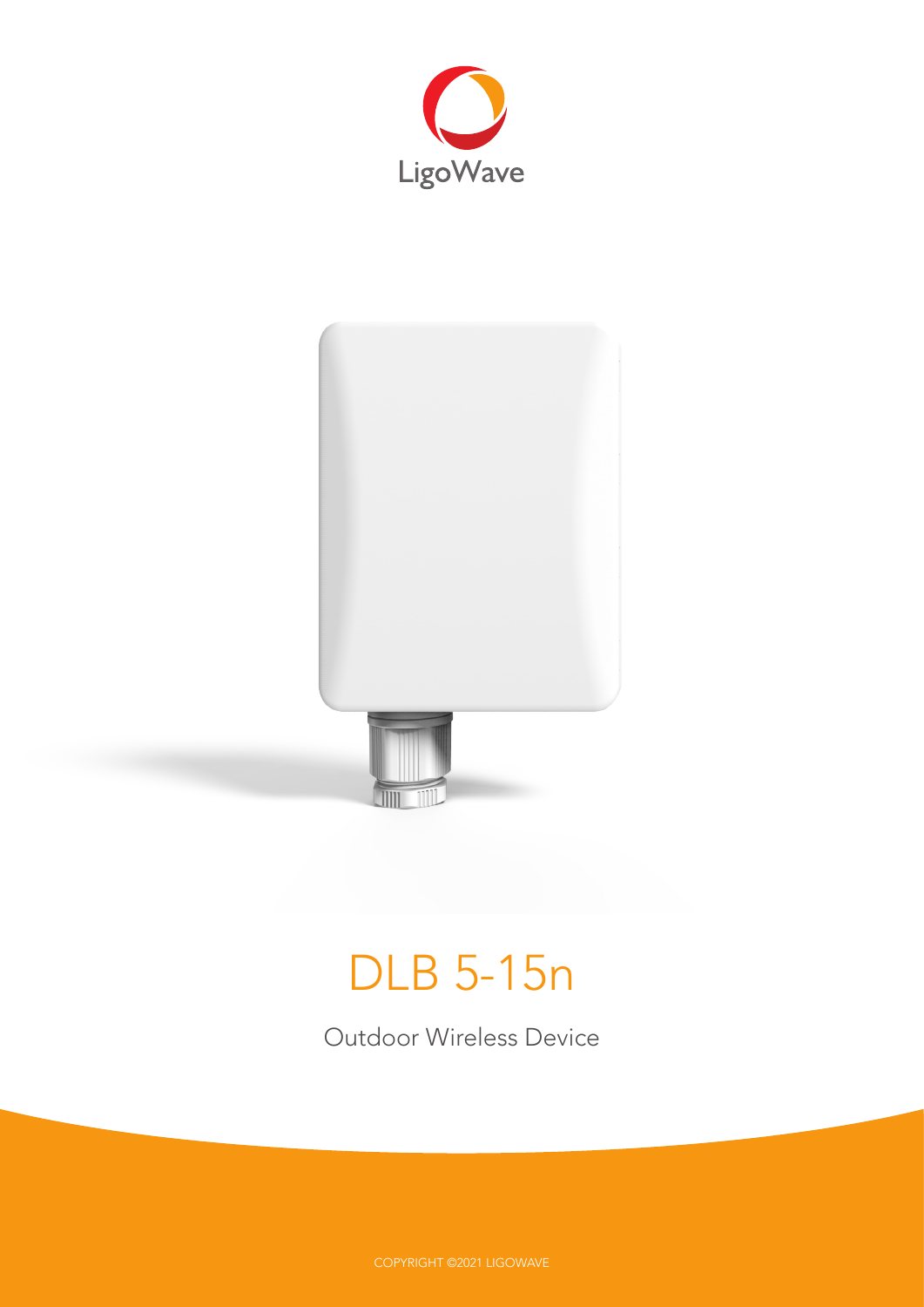## DLB 5-15n

The DLB 5-15n is a versatile, very efficient, and stable 5 GHz CPE. This product is equipped with an extreme output power (up to 29 dBm) 802.11n MIMO radio wrapped securely inside a robust, well designed and a small form factor enclosure. The robust hardware is coupled with a 15 dBi directional panel antenna; ideal for short to medium range applications.

Smart dynamic polling based protocol (iPoll 3) ensures reliable communication even in congested areas with 64 client devices connected to a base-station.

Equipped with LigoWave's dual firmware image feature, remote software upgrades are assured even if a power failure interrupts the process. The device will restart using the prior firmware in the event of an upgrade failure.

The enclosure is made of polycarbonate plastic with UV inhibitors to provide years of outdoor exposure in direct sunlight without cracking. Tested to meet vibration, temperature, drop, salt, fog, and electrical surge standards to ensure a high level of reliability and backed by a two-year warranty. It is equipped with a grounding lug and a grounded 24-volt PoE to allow a professional installation, resistant to electrical surges.



## New form factor

The shape of the enclosure is now smaller, lighter but retains the IP-66 weather protection rating. Smaller packaging reduces freight costs and makes them less obvious. The new design has no metal parts, which makes them lighter and corrosion resistant.

## OS

The DLB OS is a highly functional and easy to use operating system. This powerful and flexible operating system ensures flawless operation of all DLB hardware devices and effortless setup for those deploying the networks.

- Smart polling data transmission protocol (iPoll 3)
- Dual-firmware image support
- Responsive HTML 5 based GUI
- 170 Mbps capacity
- 80,000 PPS rate
- IPv6 support
- WNMS compatible





## INFINITY CONTROLLER

The Infinity Controller is LigoWave's proprietary element management system that facilitates network installation, configuration, control, maintenance, monitoring, and expansion.

The Infinity Controller is designed to work with Infinity (NFT), LigoDLB, and LigoPTP NEs. It offers full functionality with the Infinity series and LigoDLB series, but only supports the monitoring feature on LigoPTP NEs. The PTP configuration feature is currently undergoing development.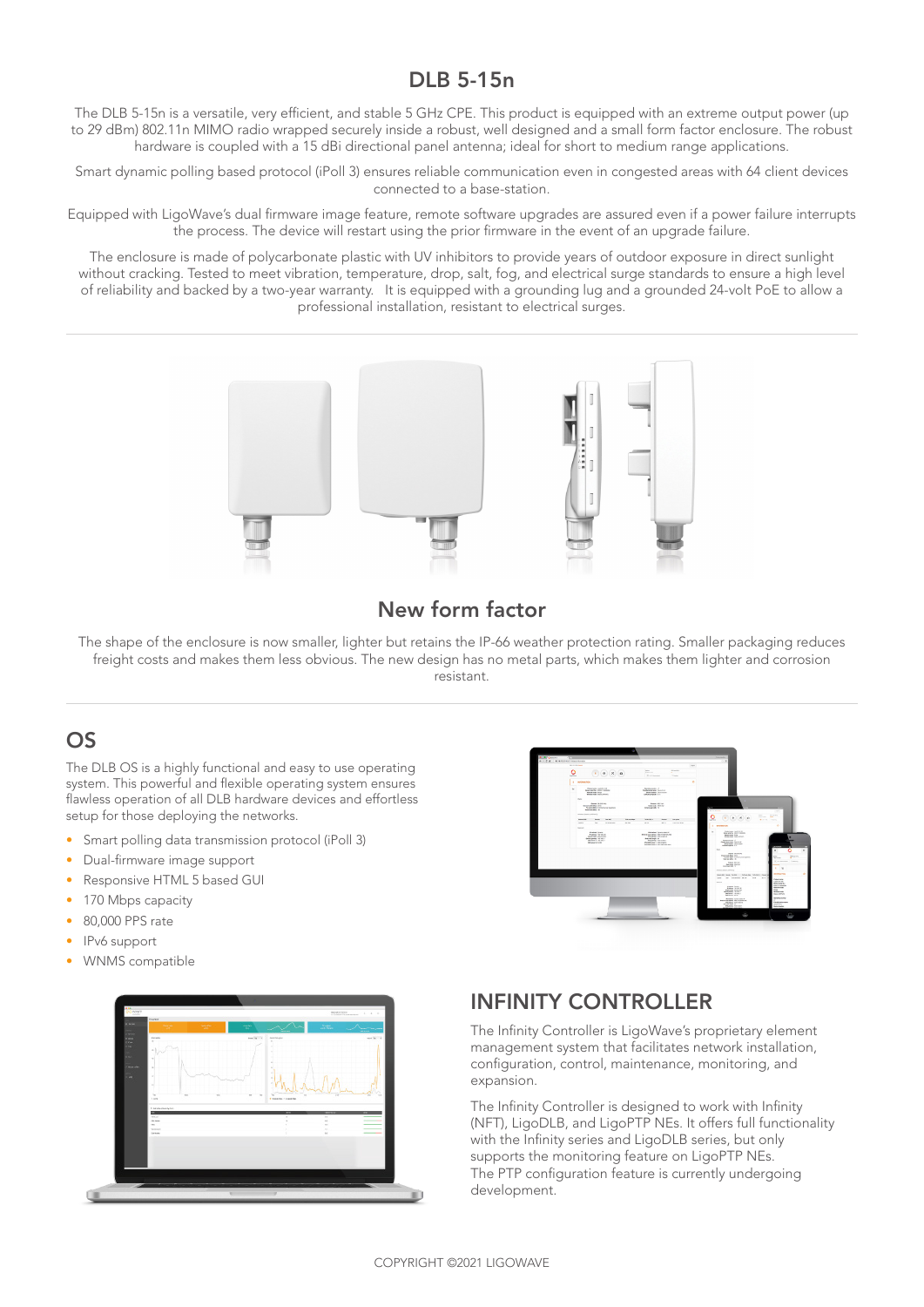## Specifications

| Product/ distance recomendation | <b>PTMP</b> mode                                            | <b>PTP</b> mode | PTP mode (full capacity) |  |
|---------------------------------|-------------------------------------------------------------|-----------------|--------------------------|--|
| DLB 5-15n                       | 5 km/ 3.11 mi                                               | 7 km/ 6.21 mi   | 5 km/ 4.35 mi            |  |
|                                 |                                                             |                 |                          |  |
| <b>Wireless</b>                 |                                                             |                 |                          |  |
| <b>WLAN</b> standard            | IEEE 802.11 a/n, iPoll (proprietary)                        |                 |                          |  |
| Radio mode                      | MIMO 2x2                                                    |                 |                          |  |
| Radio frequency band            | 5.150 - 5.850 GHz (FCC 5.150 - 5.250 and 5.725 - 5.850 GHz) |                 |                          |  |
| Transmit power                  | Up to 29 dBm (country dependent)                            |                 |                          |  |
| Receive sensitivity             | Varying between -97 and -75 dBm depending on modulation     |                 |                          |  |
| Channel size                    | 5,10, 20, 40 MHz                                            |                 |                          |  |
| Modulation schemes              | 802.11 a/n: OFDM (64-QAM, 16-QAM, QPSK, BPSK)               |                 |                          |  |
| Data rates                      | 802.11 n: 300, 270, 240, 180, 120, 90, 60, 30 Mbps          |                 |                          |  |
|                                 | 802.11 a: 54, 48, 36, 24, 18, 12, 9, 6 Mbps                 |                 |                          |  |
| Error correction                | FEC, Selective ARQ                                          |                 |                          |  |
| Duplexing scheme                | Time division duplex                                        |                 |                          |  |
|                                 |                                                             |                 |                          |  |
|                                 |                                                             |                 |                          |  |

| ve sensitivity<br>(dBm)<br><b>Receive</b> |                      | 15 Mbps | 30 Mbps | 45 Mbps | 60 Mbps  | 90 Mbps  | 120 Mbps | 135 Mbps | 150 Mbps |
|-------------------------------------------|----------------------|---------|---------|---------|----------|----------|----------|----------|----------|
|                                           | 802.11N/             | $-97$   | $-95$   | $-93$   | $-88$    | $-85$    | $-81$    | $-79$    | $-77$    |
|                                           | iPoll (20/40<br>MHz  | 30 Mbps | 60 Mbps | 90 Mbps | 120 Mbps | 180 Mbps | 240 Mbps | 270 Mbps | 300 Mbps |
|                                           |                      | $-94$   | $-92$   | $-89$   | $-85$    | $-82$    | $-78$    | $-77$    | $-75$    |
|                                           | 802.11a              | 6 Mbps  | 9 Mbps  | 12 Mbps | 18 Mbps  | 24 Mbps  | 36 Mbps  | 48 Mbps  | 54 Mbps  |
|                                           |                      | $-97$   | $-97$   | $-95$   | $-93$    | $-90$    | -86      | $-82$    | $-81$    |
|                                           |                      | 15 Mbps | 30 Mbps | 45 Mbps | 60 Mbps  | 90 Mbps  | 120 Mbps | 135 Mbps | 150 Mbps |
|                                           | 802.11N/             | 29      | 28      | 28      | 28       | 27       | 27       | 25       | 24       |
| combined)<br>power                        | iPoll (20/40<br>MHz) | 30 Mbps | 60 Mbps | 90 Mbps | 120 Mbps | 180 Mbps | 240 Mbps | 270 Mbps | 300 Mbps |
| Output                                    |                      |         |         |         |          |          |          |          |          |
|                                           |                      | 28      | 28      | 28      | 28       | 26       | 26       | 24       | 23       |
| (dBm)                                     | 802.11a              | 6 Mbps  | 9 Mbps  | 12 Mbps | 18 Mbps  | 24 Mbps  | 36 Mbps  | 48 Mbps  | 54 Mbps  |

#### Antenna

| Type | Integrated directional panel antenna |
|------|--------------------------------------|
| Gain | 15 dBi                               |

#### Wired

Interface 10/100 Base-T, RJ45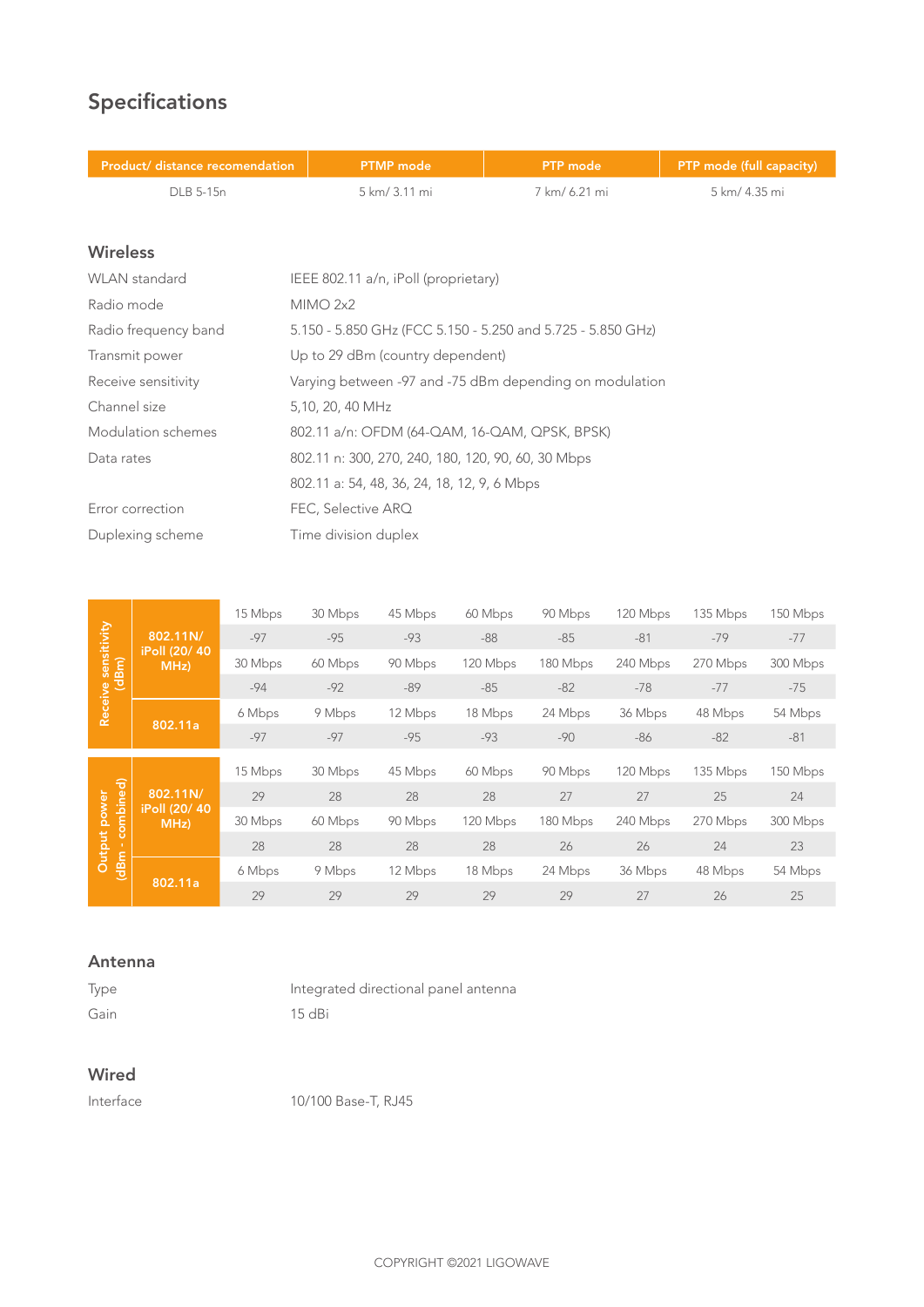### Software

| Wireless operating modes | Access point (auto WDS), access point (iPoll 3), station (WDS, iPoll 3), station (ARP NAT)                      |
|--------------------------|-----------------------------------------------------------------------------------------------------------------|
| Wireless techniques      | Smart station polling, smart auto-channel, adaptive auto modulation,<br>automatic transmit power control (ATPC) |
| Wireless security        | WPA/WPA2 personal, WPA/WPA2 enterprise, WACL, user isolation                                                    |
| Wireless OoS             | 4 queues prioritization on iPoll 3                                                                              |
| Network operating modes  | Bridge, router iPv4, router IPv6                                                                                |
| Network techniques       | Routing with and without NAT, VLAN                                                                              |
| WAN protocols            | Static IP, DHCP client, PPPoE client                                                                            |
| <b>Services</b>          | DHCP server, SNMP server, NTP client, router advertisement daemon, ping watchdog                                |
| Management               | HTTP(S) GUI, SSH, SNMP read, Infinity Controller, Telnet                                                        |
| Tools                    | Site survey, link test, antenna alignment                                                                       |

## **Physical**

| Dimensions | Length 150 mm (5.9 "), width 115 mm (4.5 "), height 55 mm (2.1 ") |
|------------|-------------------------------------------------------------------|
| Weight     | 450 g (16.2 oz)                                                   |
| Mounting   | Combination wall / pole mount with quick swap bracket included    |

#### **Power**

| Power supply            | 12 - 24 VDC passive PoE (24 V passive PoE adapter is included in the package) |
|-------------------------|-------------------------------------------------------------------------------|
| Power source            | 100 – 240 VAC                                                                 |
| Power consumption (max) | 4.5 W                                                                         |

#### Environmental

| Operating temperature | $-40^{\circ}$ C (-40 F) ~ +65 $^{\circ}$ C (+149 F) |
|-----------------------|-----------------------------------------------------|
| Humidity              | 0 ~ 90 % (non-condensing)                           |

## Management

| System monitoring | SNMP v3, Syslog, Web UI and Infinity Controller |
|-------------------|-------------------------------------------------|
| Configuration:    | WebUI, Infinity Controller                      |

## **Regulatory**

Certification FCC/IC/CE